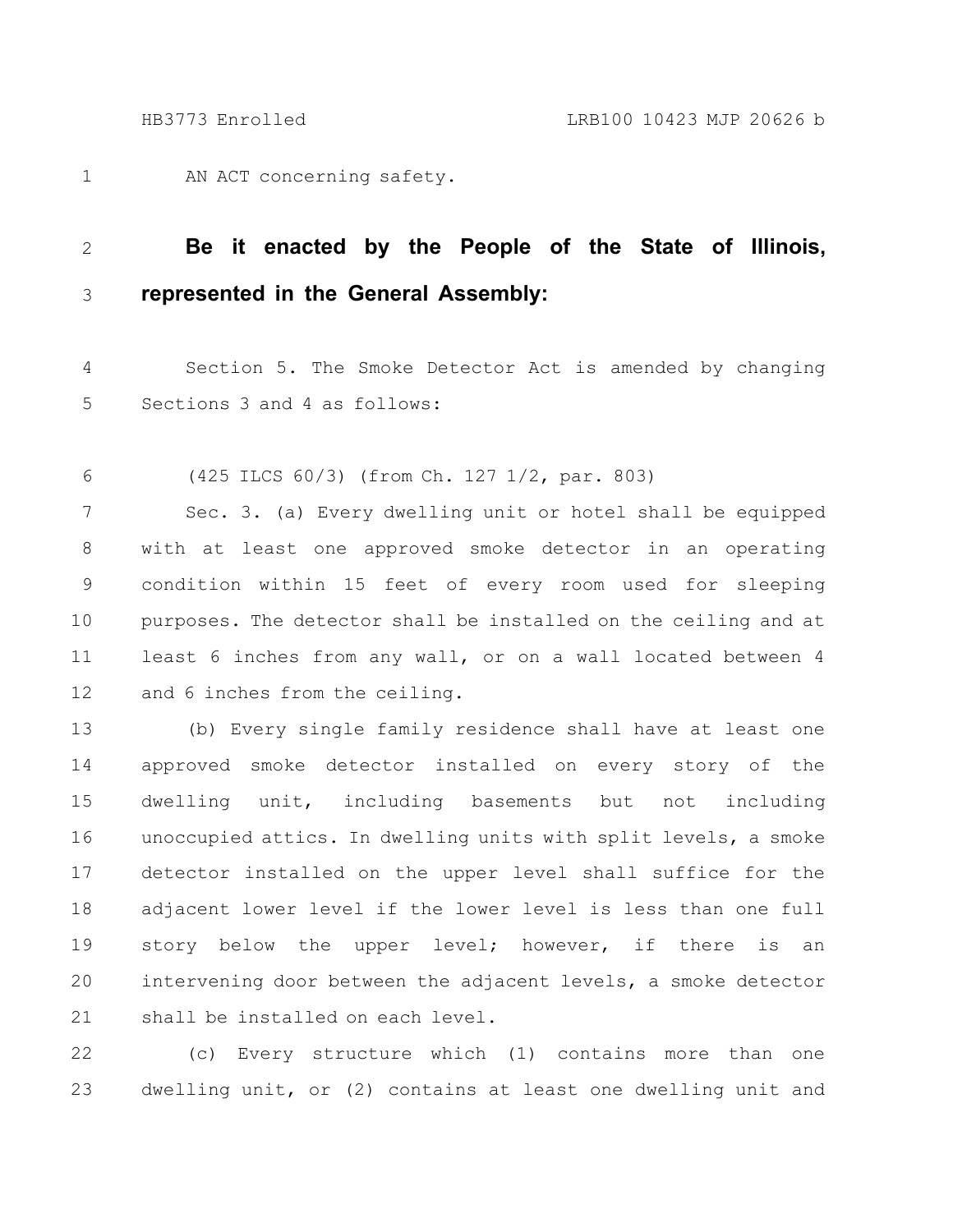$HB3773$  Enrolled  $-2 -$  LRB100 10423 MJP 20626 b

is a mixed-use structure, shall contain at least one approved smoke detector at the uppermost ceiling of each interior stairwell. The detector shall be installed on the ceiling, at least 6 inches from the wall, or on a wall located between 4 and 6 inches from the ceiling. 1 2 3 4 5

(d) It shall be the responsibility of the owner of a structure to supply and install all required detectors. The owner shall be responsible for making reasonable efforts to test and maintain detectors in common stairwells and hallways. It shall be the responsibility of a tenant to test and to provide general maintenance for the detectors within the tenant's dwelling unit or rooming unit, and to notify the owner or the authorized agent of the owner in writing of any deficiencies which the tenant cannot correct. The owner shall be responsible for providing one tenant per dwelling unit with written information regarding detector testing and maintenance. 6 7 8 9 10 11 12 13 14 15 16 17

The tenant shall be responsible for replacement of any required batteries in the smoke detectors in the tenant's dwelling unit, except that the owner shall ensure that such batteries are in operating condition at the time the tenant takes possession of the dwelling unit. The tenant shall provide the owner or the authorized agent of the owner with access to the dwelling unit to correct any deficiencies in the smoke detector which have been reported in writing to the owner or the authorized agent of the owner. 18 19 20 21 22 23 24 25 26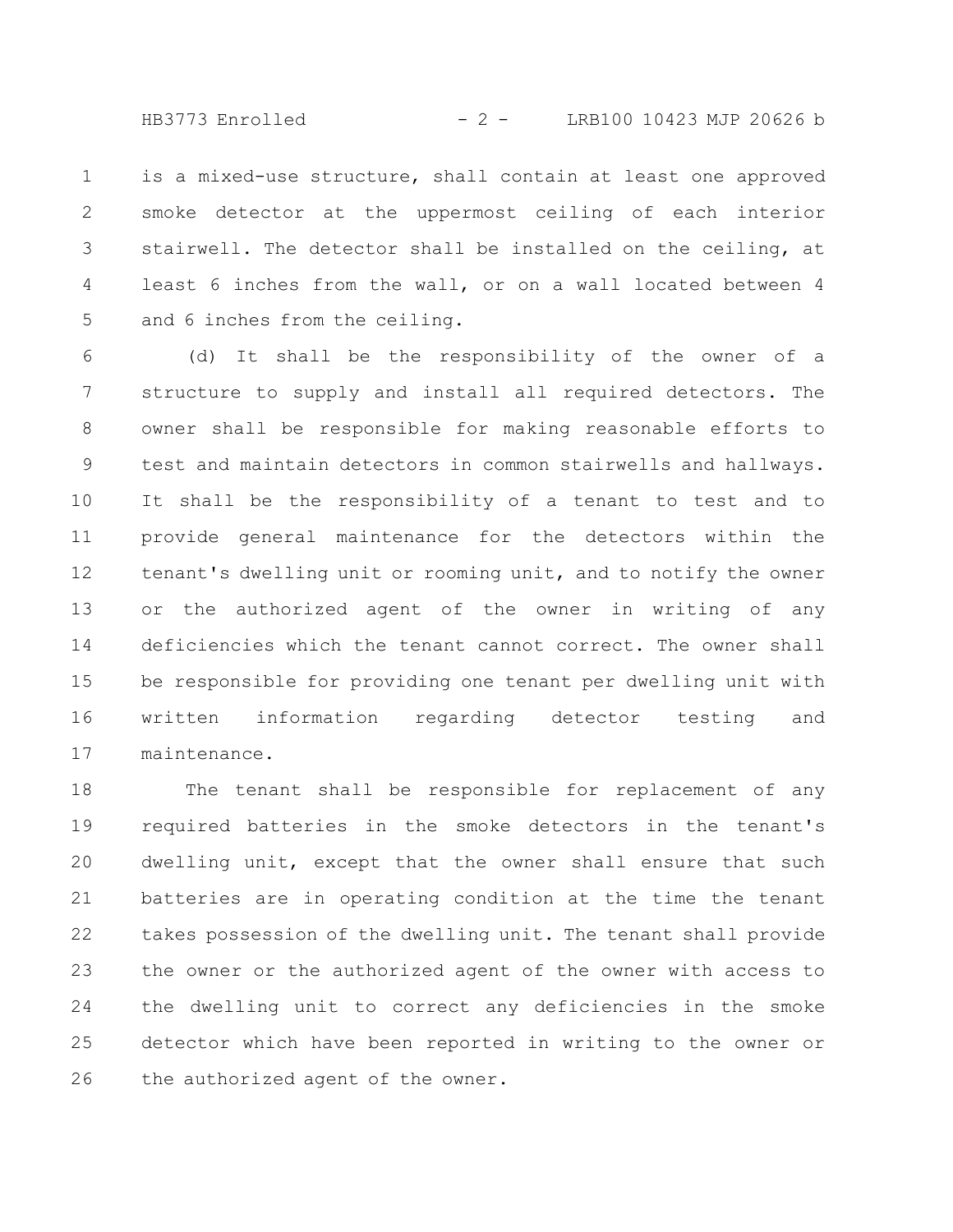HB3773 Enrolled - 3 - LRB100 10423 MJP 20626 b

| $\mathbf 1$    | (e) The requirements of this Section shall apply to any         |
|----------------|-----------------------------------------------------------------|
| $\mathbf{2}$   | dwelling unit in existence on July 1, 1988, beginning on that   |
| $\mathcal{S}$  | date. Except as provided in subsections (f) and (g), the smoke  |
| $\overline{4}$ | detectors required in such dwelling units may be either:        |
| 5              | battery powered provided the battery is a self-contained,       |
| 6              | non-removable, long term battery, or wired into the structure's |
| 7              | AC power line, and need not be interconnected.                  |
| 8              | (1) The battery requirements of this Section shall              |
| $\mathsf 9$    | apply to battery powered smoke detectors that: (A) are in       |
| 10             | existence and exceed 10 years from the date of their being      |
| 11             | manufactured; (B) fails to respond to operability tests or      |
| 12             | otherwise malfunctions; or (C) are newly installed.             |
| 13             | (2) The battery requirements of this Section do not             |
| 14             | apply to: (A) a fire alarm, smoke detector, smoke alarm, or     |
| 15             | ancillary component that is electronically connected as a       |
| 16             | part of a centrally monitored or supervised alarm system;       |
| 17             | (B) a fire alarm, smoke detector, smoke alarm, or ancillary     |
| 18             | component that uses: (i) a low-power radio frequency            |
| 19             | wireless communication signal, or (ii) Wi-Fi or other           |
| 20             | wireless Local Area Networking capability to send<br>and        |
| 21             | receive notifications to and from the Internet, such as         |
| 22             | early low battery warnings before the device reaches a          |
| 23             | critical low power level; or (C) such other devices as the      |
| 24             | State Fire Marshal shall designate through its regulatory       |
| 25             | process.                                                        |
|                |                                                                 |

(f) In the case of any dwelling unit that is newly 26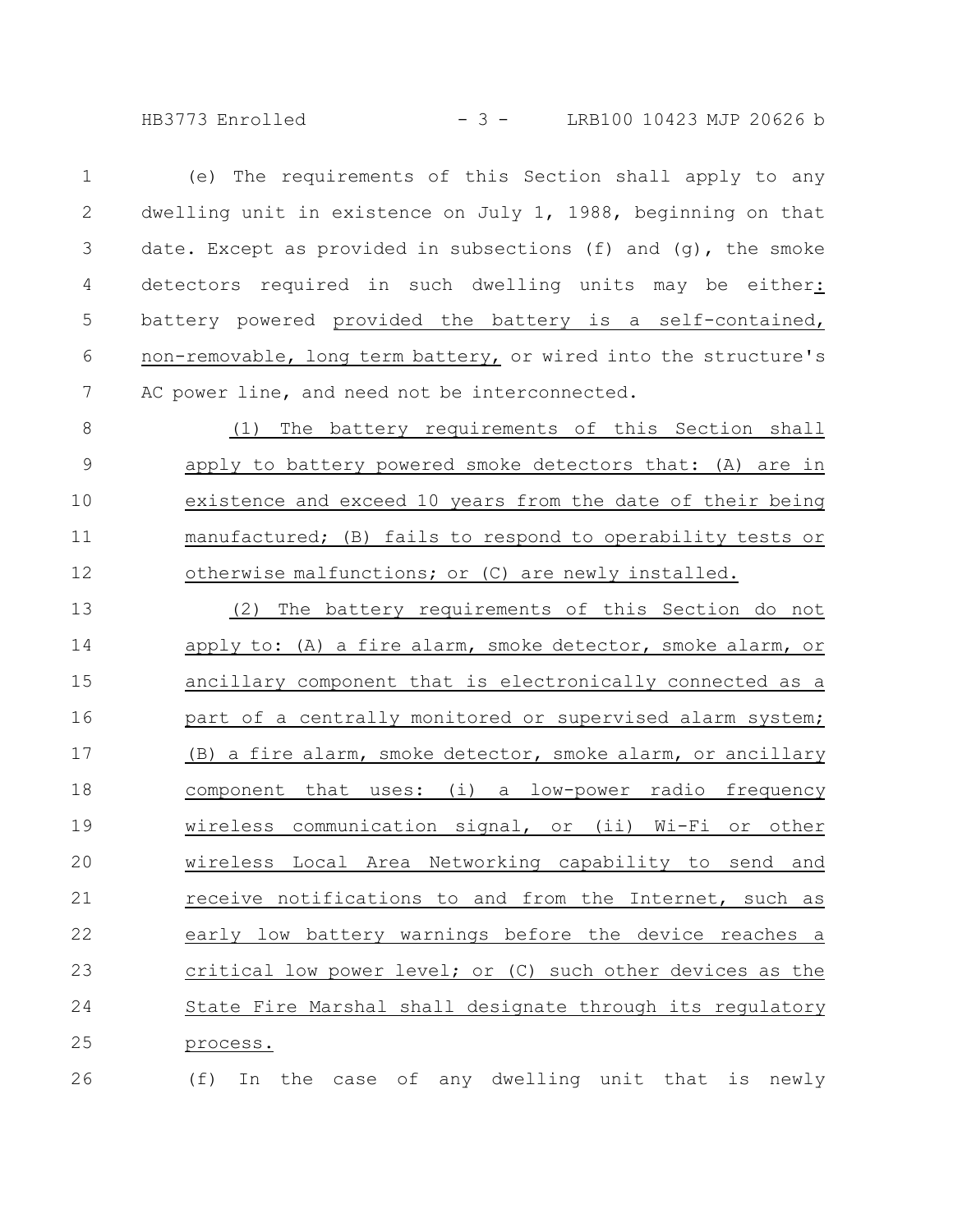$HB3773$  Enrolled  $-4 -$  LRB100 10423 MJP 20626 b

constructed, reconstructed, or substantially remodelled after December 31, 1987, the requirements of this Section shall apply beginning on the first day of occupancy of the dwelling unit after such construction, reconstruction or substantial remodelling. The smoke detectors required in such dwelling unit shall be permanently wired into the structure's AC power line, and if more than one detector is required to be installed within the dwelling unit, the detectors shall be wired so that the actuation of one detector will actuate all the detectors in the dwelling unit. 1 2 3 4 5 6 7 8 9 10

In the case of any dwelling unit that is newly constructed, reconstructed, or substantially remodeled on or after January 1, 2011, smoke detectors permanently wired into the structure's AC power line must also maintain an alternative back-up power source, which may be either a battery or batteries or an emergency generator. 11 12 13 14 15 16

(g) Every hotel shall be equipped with operational portable smoke-detecting alarm devices for the deaf and hearing impaired of audible and visual design, available for units of occupancy. 17 18 19

Specialized smoke-detectors for the deaf and hearing impaired shall be available upon request by guests in such hotels at a rate of at least one such smoke detector per 75 occupancy units or portions thereof, not to exceed 5 such smoke detectors per hotel. Incorporation or connection into an existing interior alarm system, so as to be capable of being activated by the system, may be utilized in lieu of the 20 21 22 23 24 25 26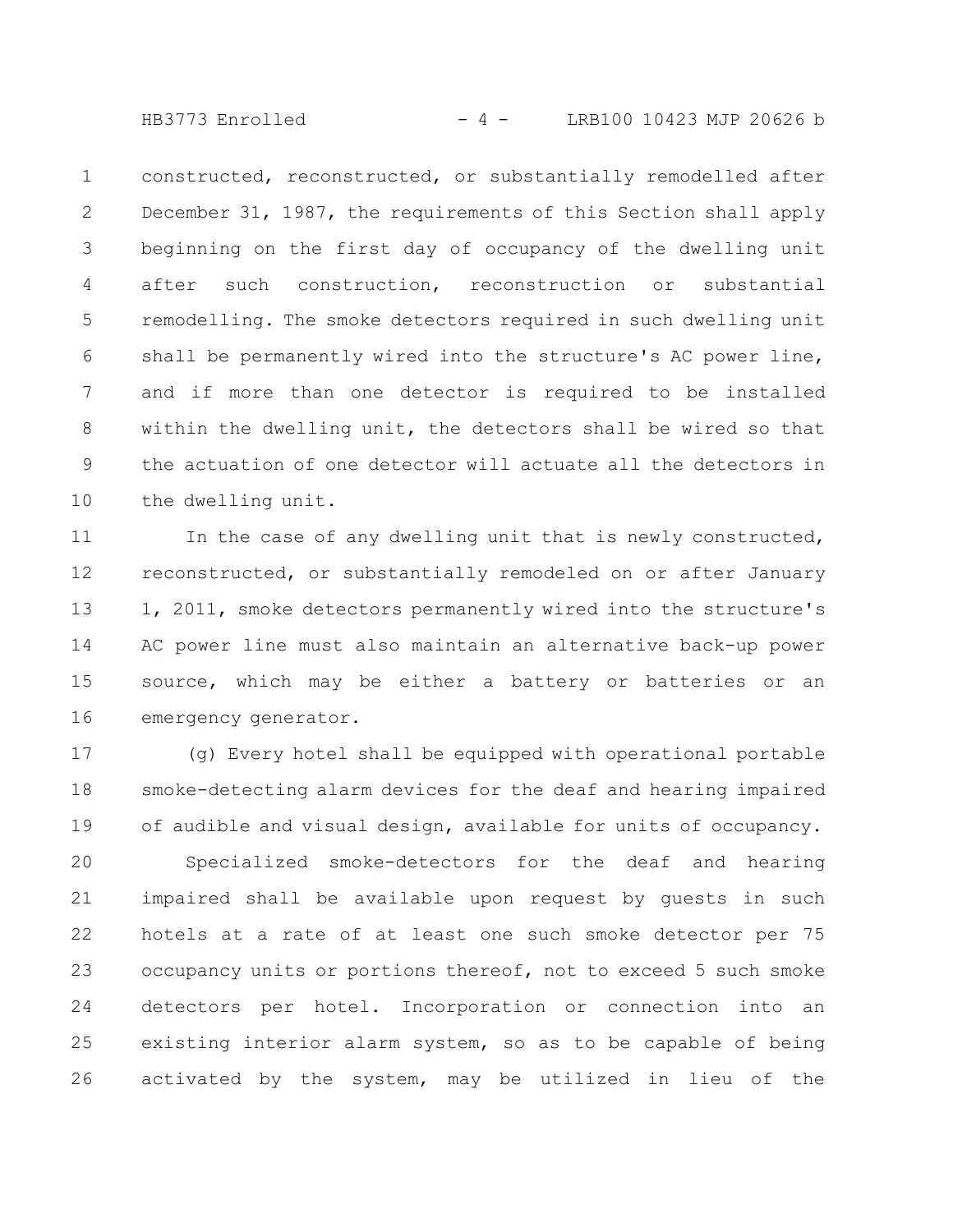HB3773 Enrolled - 5 - LRB100 10423 MJP 20626 b

portable alarms. 1

Operators of any hotel shall post conspicuously at the main desk a permanent notice, in letters at least 3 inches in height, stating that smoke detector alarm devices for the deaf and hearing impaired are available. The proprietor may require a refundable deposit for a portable smoke detector not to exceed the cost of the detector. 2 3 4 5 6 7

(g-5) A hotel, as defined in this Act, shall be responsible for installing and maintaining smoke detecting equipment. 8 9

(h) Compliance with an applicable federal, State or local law or building code which requires the installation and maintenance of smoke detectors in a manner different from this Section, but providing a level of safety for occupants which is equal to or greater than that provided by this Section, shall be deemed to be in compliance with this Section, and the requirements of such more stringent law shall govern over the requirements of this Section. 10 11 12 13 14 15 16 17

(i) The requirements of this Section shall not apply to dwelling units and hotels within municipalities with a population over 1,000,000 inhabitants. 18 19 20

(Source: P.A. 96-1292, eff. 1-1-11; 97-447, eff. 1-1-12.) 21

(425 ILCS 60/4) (from Ch. 127 1/2, par. 804) Sec. 4. (a) Except as provided in subsection (c), willful Willful failure to install or maintain in operating condition any smoke detector required by this Act shall be a Class B 22 23 24 25